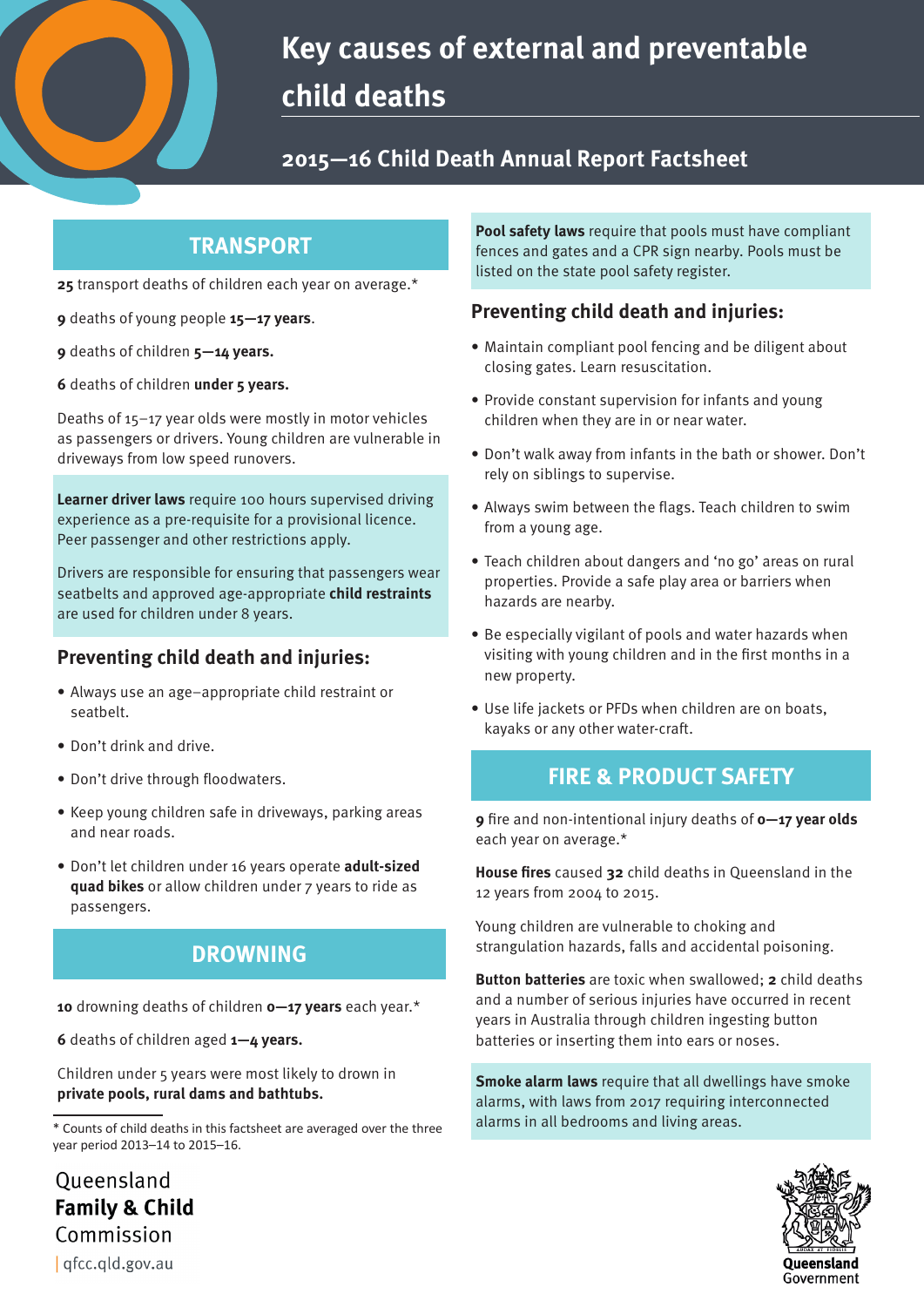#### **Preventing child death and injuries:**

- Replace smoke alarms every 10 years. Hard-wired photoelectric alarms are recommended, with these installed in bedrooms and living areas.
- Teach children fire safety and practice escape plans in the home.
- Never leave cigarette lighters or matches where children can see or reach them.
- Check home safety by keeping household cleaners and poisons out of reach. Check furniture will not tip if climbed and put window cords out of reach.
- Store button batteries out of reach of children and check that products have secure child-proof battery compartments.
- Call the Poisons Hotline if there is a suspicion that a button battery has been swallowed.

#### **SUDDEN INFANT DEATH SYNDROME**

**37** sudden unexpected infant deaths each year.\*

17 SIDS and undetermined causes infant deaths.<sup>1</sup>

Some sudden unexpected infant deaths are found to be undiagnosed infant illnesses or sleep accidents.

Risk factors associated with SIDS and sudden deaths include co-sleeping, stomach or side sleeping position, soft surfaces or loose bedding, over-wrapping as well as infant factors (prematurity, history of respiratory illness) and parental factors (smoking, high risk lifestyles).

**Aboriginal and Torres Strait Islander infants** are at higher risk of sudden infant deaths.

#### **Safe sleeping messages:**

- Sleep baby on the back from birth, not on the tummy or side.
- Sleep baby with the head and face uncovered.
- Keep baby smoke free before birth and after.
- Provide a safe sleeping environment night and day.
- Sleep baby in their own safe sleeping place in the same room as an adult carer for 6-12 months.
- Breastfeed baby.

## **SUICIDE**

**23** suicide deaths of young people each year.\*

**19** deaths of children aged **15—17 years** each year.

**4** deaths of children aged **10—14 years** each year.

Higher rates of death for:

- Aboriginal and Torres Strait Islander children compared to non-Indigenous children
- males compared to females
- young people known to child protection.

Known suicide risk factors include previous suicidal or self harm behaviours, stressful precipitating incidents and mental health issues.

#### **Preventing child death and injuries:**

- Provide encouragement and guidance through the difficult teenage years but be alert to signs of distress or instability.
- Get help for young people experiencing difficulty or threatening suicide as early as possible.
- Seek online advice or support through

www.kidshelpline.com.au

www.headspace.org.au

www.bullyingnoway.gov.au

## **FATAL ASSAULT & NEGLECT**

1**0** deaths of children **0—17 years** as a result of fatal assault and neglect each year on average.\*

**8** of the 10 deaths each year are committed by a family member.

Children **under 5 years** are at most risk.

#### **Preventing child death and injuries:**

- Look out for the safety and wellbeing of friends and family.
- Don't accept violent, abusive or bullying behaviour in others.
- Seek help if family violence is occurring or a parent is distressed or unstable.
- If you are aware of a family in trouble see what you can do to help or direct them to services.
- Find support services in your community through www.oneplace.org.au

<sup>1</sup> SIDS are sudden unexpected infant deaths, apparently occurring during sleep, where the cause remains unexplained after thorough investigation. For undetermined causes, the cause of death is unexplained but the death does not meet the criteria for SIDS.